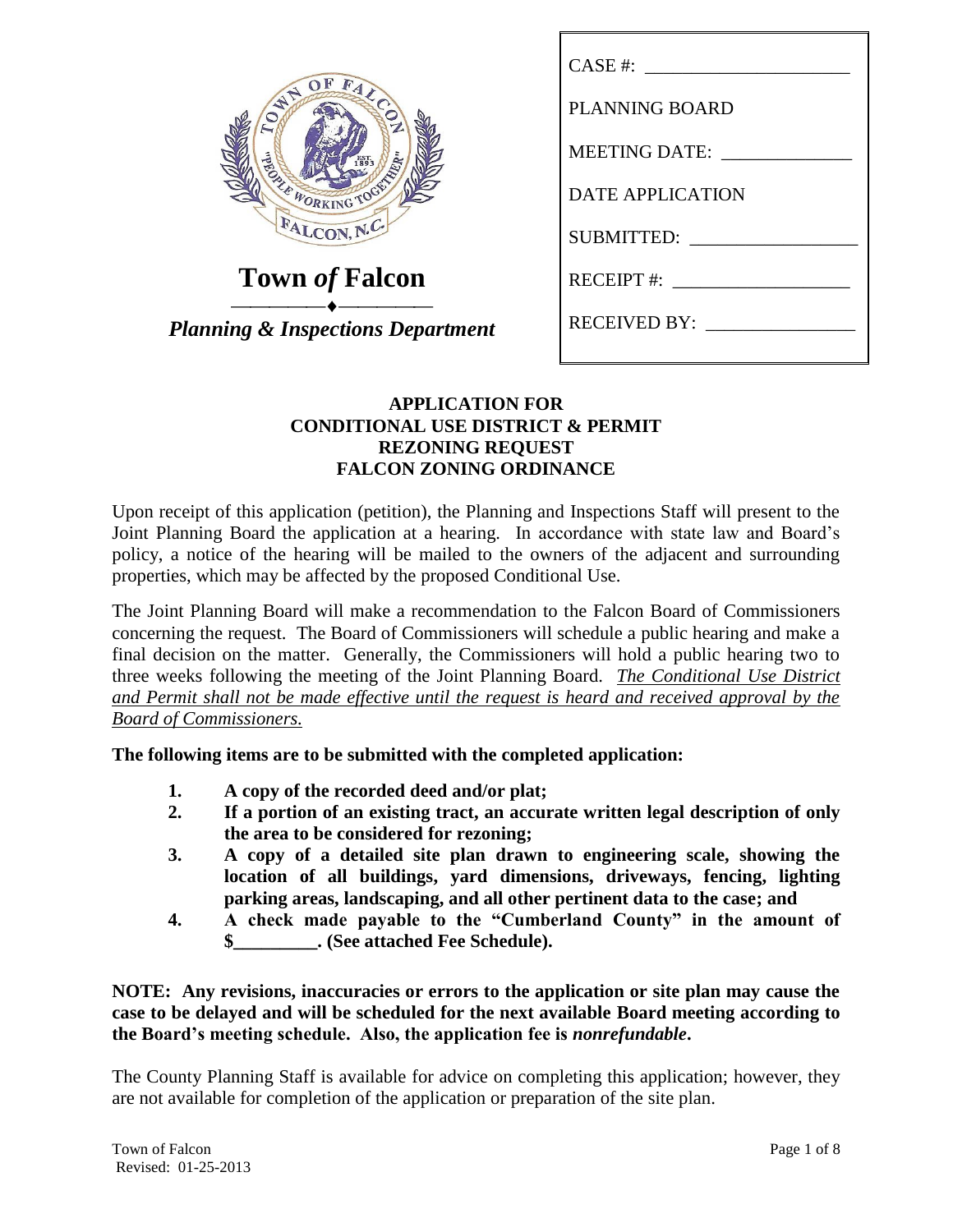## TO THE CUMBERLAND COUNTY JOINT PLANNING BOARD AND THE TOWN OF FALCON BOARD OF COMMISSIONERS, FALCON, NORTH CAROLINA:

I (We), the undersigned, hereby submit this application, and petition the Falcon Board of Commissioners to amend and to change the zoning map of the Town of Falcon as provided for under the provisions of the Falcon Zoning Ordinance. In support of this petition, as hereinafter requested, the following facts are submitted:

| 1.  |                                                                                                                                                                          |  |  |  |  |
|-----|--------------------------------------------------------------------------------------------------------------------------------------------------------------------------|--|--|--|--|
| 2.  |                                                                                                                                                                          |  |  |  |  |
| 3.  |                                                                                                                                                                          |  |  |  |  |
| 4.  |                                                                                                                                                                          |  |  |  |  |
| 5.  | Parcel Identification Number (PIN #) of subject property: _______________________<br>(also known as Tax ID Number or Property Tax ID)                                    |  |  |  |  |
| 6.  |                                                                                                                                                                          |  |  |  |  |
| 7.  |                                                                                                                                                                          |  |  |  |  |
| 8.  |                                                                                                                                                                          |  |  |  |  |
| 9.  | Deed Book ________________________, Page(s) _______________________, Cumberland County<br>Registry. (Attach copy of deed of subject property as it appears in Registry). |  |  |  |  |
| 10. |                                                                                                                                                                          |  |  |  |  |
| 11. | Proposed use(s) of the property: $\sqrt{\frac{1}{2} \sum_{i=1}^{n} (x_i - x_i)^2}$                                                                                       |  |  |  |  |
|     | NOTE: Be specific and list all intended uses.                                                                                                                            |  |  |  |  |
| 12. | It is requested that the foregoing property be rezoned From: ____________________                                                                                        |  |  |  |  |
|     | TO:                                                                                                                                                                      |  |  |  |  |
|     | Conditional Use District, with an underlying zoning district of<br>(Article IV)                                                                                          |  |  |  |  |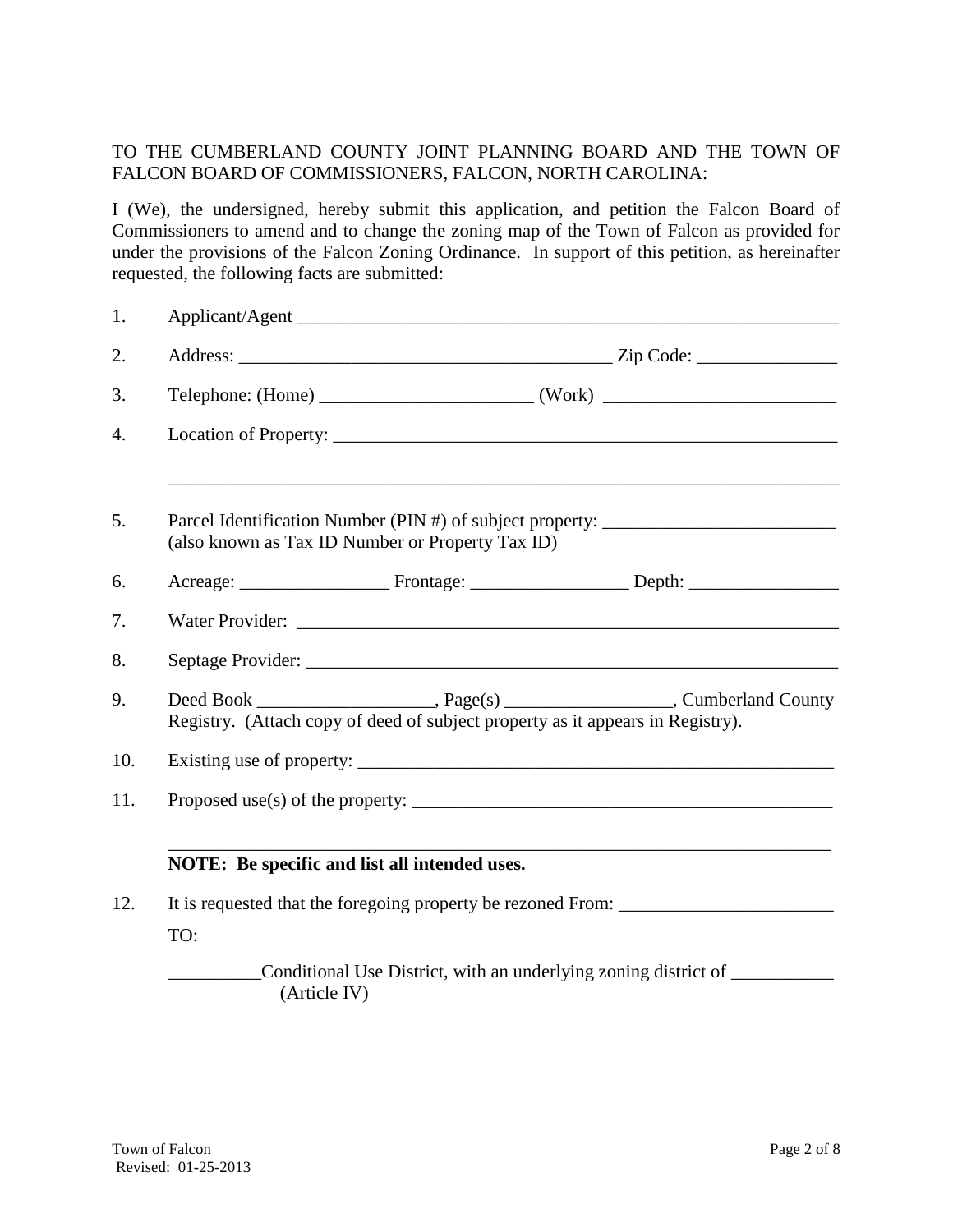#### APPLICATION FOR CONDITIONAL USE PERMIT

#### 1. PROPOSED USE(S):

A. List the use(s) proposed for the Conditional Use Permit. (Use of the underlying district will be restricted only to the use(s) specified in this application.)

B. Density: List the amount of acreage that will be residential, commercial, and/or open space, and the number of lots and/or dwelling units proposed, and the square footage of the non-residential units.

#### 2. DIMENSIONAL REQUIREMENTS:

- A. Reference either the dimensional requirements of the district, Sec. 7.3 or list the proposed setbacks.
- B. Off-street parking and loading, Article VIII: List the number of spaces, type of surfacing material and any other pertinent information.
- 3. SIGN REQUIREMENTS: Reference the district sign regulations proposed from Article IX.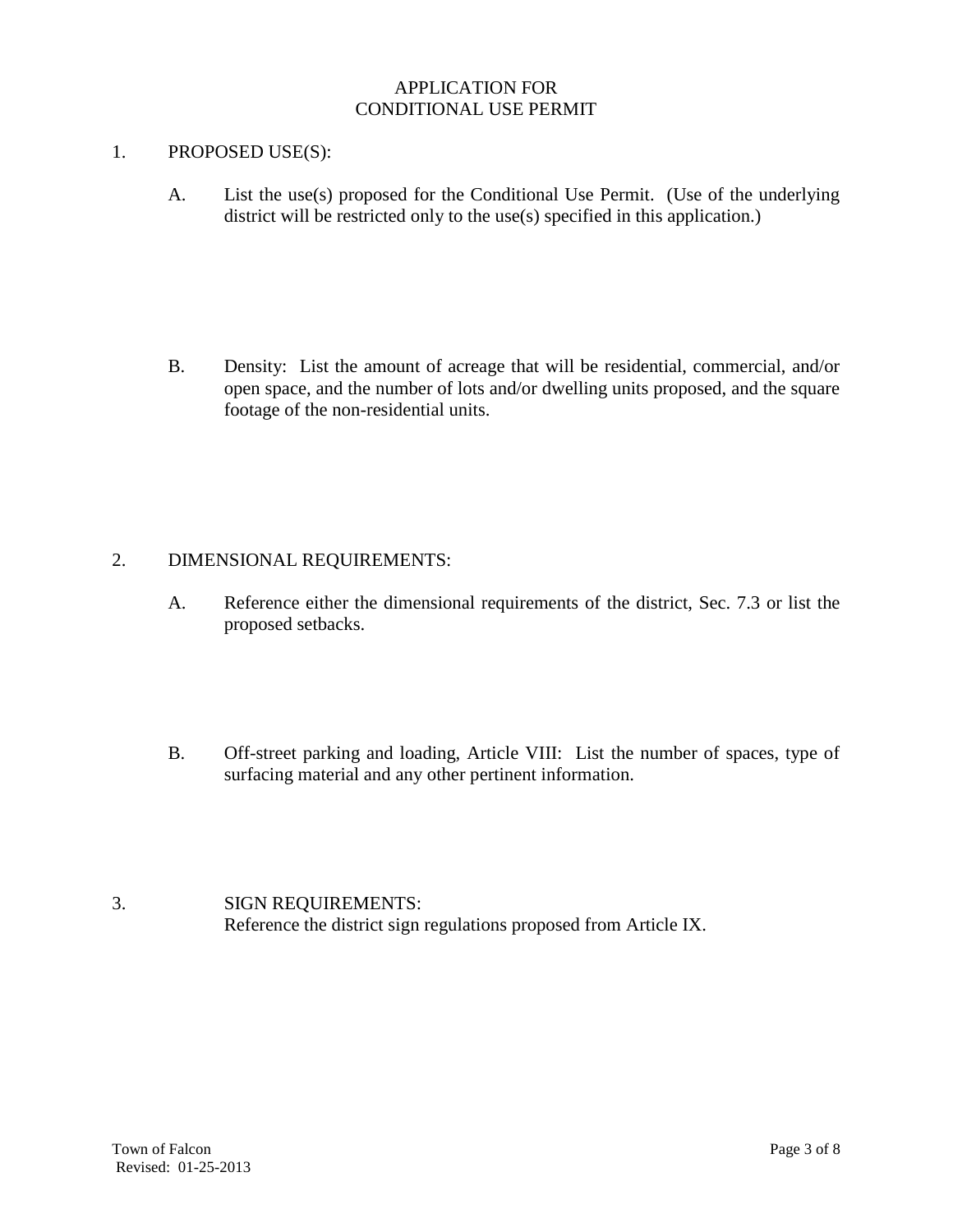#### 4. LANDSCAPE AND BUFFER REQUIREMENTS:

A. For all new non-residential and mixed use development abutting a public street, indicate the number and type of large or small ornamental trees used in the streetscape, yard space, and/or parking areas, plus the number and type of shrubs. [Sec. 7.32 & 8.28]. **NOTE: All required landscaping must be included on the site plan**.

B. Indicate the type of buffering and approximate location, width and setback from the property lines. [Sec. 7.27]. **NOTE: Required buffering must be included on the site plan**.

### 5. MISCELLANEOUS:

List any information not set forth above, such as the days and hours of the operation, number of employees, exterior lighting, noise, odor and smoke, emission controls, etc.

#### 6. SITE PLAN REQUIREMENTS:

The application shall include a site plan drawn to the specifications of Sec. 12.45. If the proposed uses involve development subject to the Falcon Subdivision Ordinance, the site plan required may be general in nature, showing a generalized street pattern, if applicable, and the location of proposed uses. If the proposed uses include development not subject to the Subdivision Ordinance, the site plan shall be of sufficient detail to allow the Planning and Inspections Staff and the Planning Board to analyze the proposed uses and arrangement of uses on the site. It shall also include the footprints of all buildings (proposed and existing), the proposed number of stories, location and number of off-street parking and loading spaces, proposed points of access to existing streets and internal circulation patterns. In addition, the location of all proposed buffers and fences and landscaping shall be included on the site plan.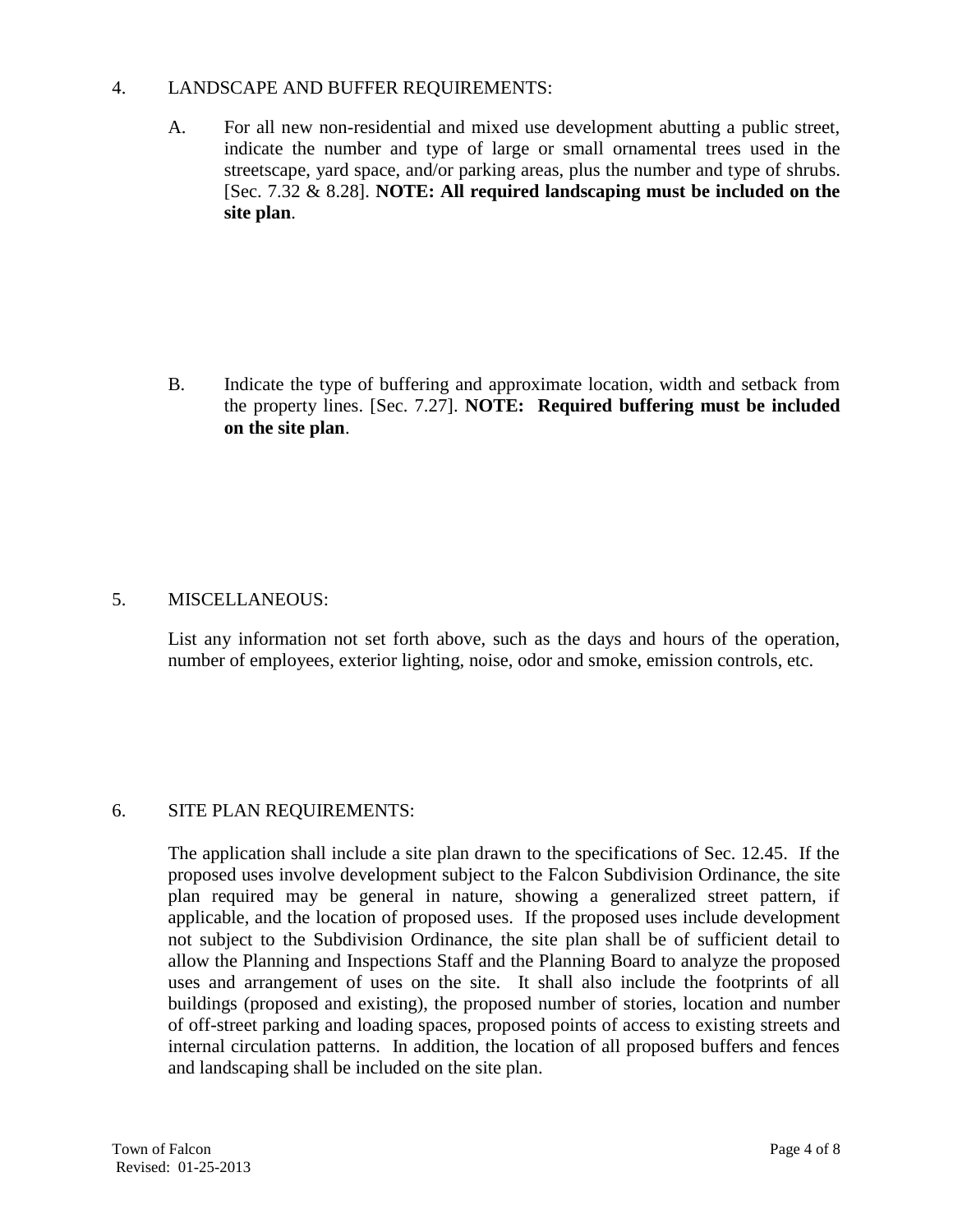### 7. **STATEMENT OF ACKNOWLEDGMENT**

It is understood by the undersigned that the official zoning map, as originally adopted and subsequently amended, is presumed to be appropriate to the property involved and that the burden of proof for a zoning amendment (change) rest with the petitioner.

It is the responsibility of the petitioner (personally or by agent) to submit to the Planning and Inspections Department a valid request, not incompatible with existing neighborhood zoning patterns.

In order for the Planning Board to offer a favorable recommendation, and for the Board of Commissioners to approve, any Conditional Use District and Permit they must find from the evidence presented at their respective public hearing that:

- A. The use will not materially endanger the public health or safety if located according to the plan submitted and recommended;
- B. The use meets all required conditions and specifications;
- C. The use will maintain or enhance the value of adjoining or abutting properties, or that the use is a public necessity; and
- D. The location and character of the use, if developed according to the plan as submitted and recommended, will be in harmony with the area in which it is to be located and in general conformity with Falcon's most recent Land Use Plan and adopted planning policies.

I further understand I must voluntarily agree to all conditions proposed for the Conditional Use Permit.

The undersigned hereby acknowledge that the County Planning Staff has conferred with the petitioner or assigns, and the application as submitted is accurate and correct.

\_\_\_\_\_\_\_\_\_\_\_\_\_\_\_\_\_\_\_\_\_\_\_\_\_\_\_\_\_\_\_\_\_\_\_\_\_\_\_\_\_\_\_\_\_\_\_\_\_\_\_\_\_\_\_\_\_\_\_\_\_\_\_\_\_\_\_\_\_\_\_\_

\_\_\_\_\_\_\_\_\_\_\_\_\_\_\_\_\_\_\_\_\_\_\_\_\_\_\_\_\_\_\_\_\_\_\_\_\_\_\_\_\_\_\_\_\_\_\_\_\_\_\_\_\_\_\_\_\_\_\_\_\_\_\_\_\_\_\_\_\_\_\_\_

\_\_\_\_\_\_\_\_\_\_\_\_\_\_\_\_\_\_\_\_\_\_\_\_\_\_\_\_\_\_\_\_\_\_\_\_\_\_\_\_\_\_\_\_\_\_\_\_\_\_\_\_\_\_\_\_\_\_\_\_\_\_\_\_\_\_\_\_\_\_\_\_

\_\_\_\_\_\_\_\_\_\_\_\_\_\_\_\_\_\_\_\_\_\_\_\_\_\_\_\_\_\_\_\_\_\_\_ \_\_\_\_\_\_\_\_\_\_\_\_\_\_\_\_\_\_\_\_\_\_\_\_\_\_\_\_\_\_\_\_\_\_\_\_

\_\_\_\_\_\_\_\_\_\_\_\_\_\_\_\_\_\_\_\_\_\_\_\_\_\_\_\_\_\_\_\_\_\_\_ \_\_\_\_\_\_\_\_\_\_\_\_\_\_\_\_\_\_\_\_\_\_\_\_\_\_\_\_\_\_\_\_\_\_\_\_

NAME OF OWNERS (PRINT OR TYPE)

ADDRESS OF OWNER (S)

E-MAIL

HOME TELEPHONE # WORK TELEPHONE

SIGNATURE OF OWNER (S) SIGNATURE OF OWNER (S)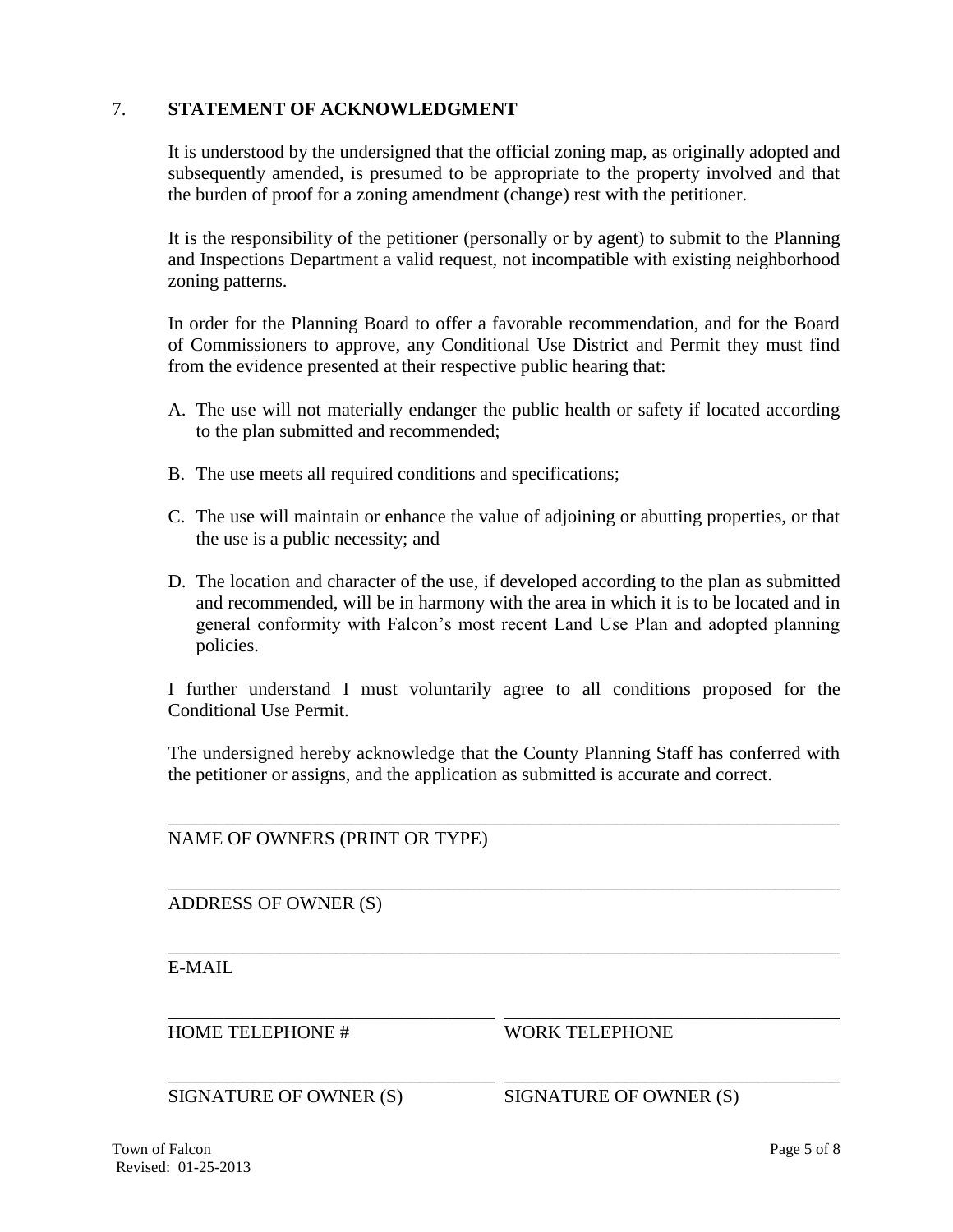\_\_\_\_\_\_\_\_\_\_\_\_\_\_\_\_\_\_\_\_\_\_\_\_\_\_\_\_\_\_\_\_\_\_\_\_\_\_\_\_\_\_\_\_\_\_\_\_\_\_\_\_\_\_\_\_\_\_\_\_\_\_\_\_\_\_\_\_ NAME OF AGENT, ATTORNEY, APPLICANT (by assign) (PRINT OR TYPE)

\_\_\_\_\_\_\_\_\_\_\_\_\_\_\_\_\_\_\_\_\_\_\_\_\_\_\_\_\_\_\_\_\_\_\_\_\_\_\_\_\_\_\_\_\_\_\_\_\_\_\_\_\_\_\_\_\_\_\_\_\_\_\_\_\_\_\_\_\_\_\_\_

\_\_\_\_\_\_\_\_\_\_\_\_\_\_\_\_\_\_\_\_\_\_\_\_\_\_\_\_\_\_\_\_\_\_\_ \_\_\_\_\_\_\_\_\_\_\_\_\_\_\_\_\_\_\_\_\_\_\_\_\_\_\_\_\_\_\_\_\_\_\_\_

\_\_\_\_\_\_\_\_\_\_\_\_\_\_\_\_\_\_\_\_\_\_\_\_\_\_\_\_\_\_\_\_\_\_\_\_\_\_\_\_\_\_\_\_\_\_\_\_\_\_\_\_\_\_\_\_\_\_\_\_\_\_\_\_\_\_\_\_\_\_\_\_ ADDRESS OF AGENT, ATTORNEY, APPLICANT

E-MAIL

HOME TELEPHONE# WORK TELEPHONE #

\_\_\_\_\_\_\_\_\_\_\_\_\_\_\_\_\_\_\_\_\_\_\_\_\_\_\_\_\_\_\_\_\_\_\_ SIGNATURE OF AGENT, ATTORNEY OR APPLICANT

- ALL record property owners must sign this petition.
- **\* The contents of this application, upon submission, becomes "public record."**

| <b>REQUESTED ZONING</b><br>DISTRICTS <sup>1</sup>                         | <b>LESS THAN</b><br><b>5 ACRES</b> | 5 TO 50<br><b>ACRES</b> | 50 TO 100<br><b>ACRES</b> | $100+$<br><b>ACRES</b> |
|---------------------------------------------------------------------------|------------------------------------|-------------------------|---------------------------|------------------------|
| <b>CONDITIONAL USE</b><br>DISTRICTS <sup>2</sup><br><b>RESIDENTIAL</b>    | \$500                              | \$500                   | \$500                     | \$500                  |
| <b>CONDITIONAL USE</b><br>DISTRICTS <sup>2</sup><br><b>NONRESIDENTIAL</b> | \$700                              | \$800                   | \$800                     | \$800                  |

## **FALCON ZONING ORDINANCE FEE SCHEDULE**

1 If more than one zoning district is requested in the same applications, the highest fee for the district requested will apply.

2 If a general rezoning is requested and based on recommendations of the Joint Planning Board or Falcon Commissioners, the Applicant desires to submit a Conditional Use District and Permit application; the original application fee will be credited towards the Conditional Use District and Permit.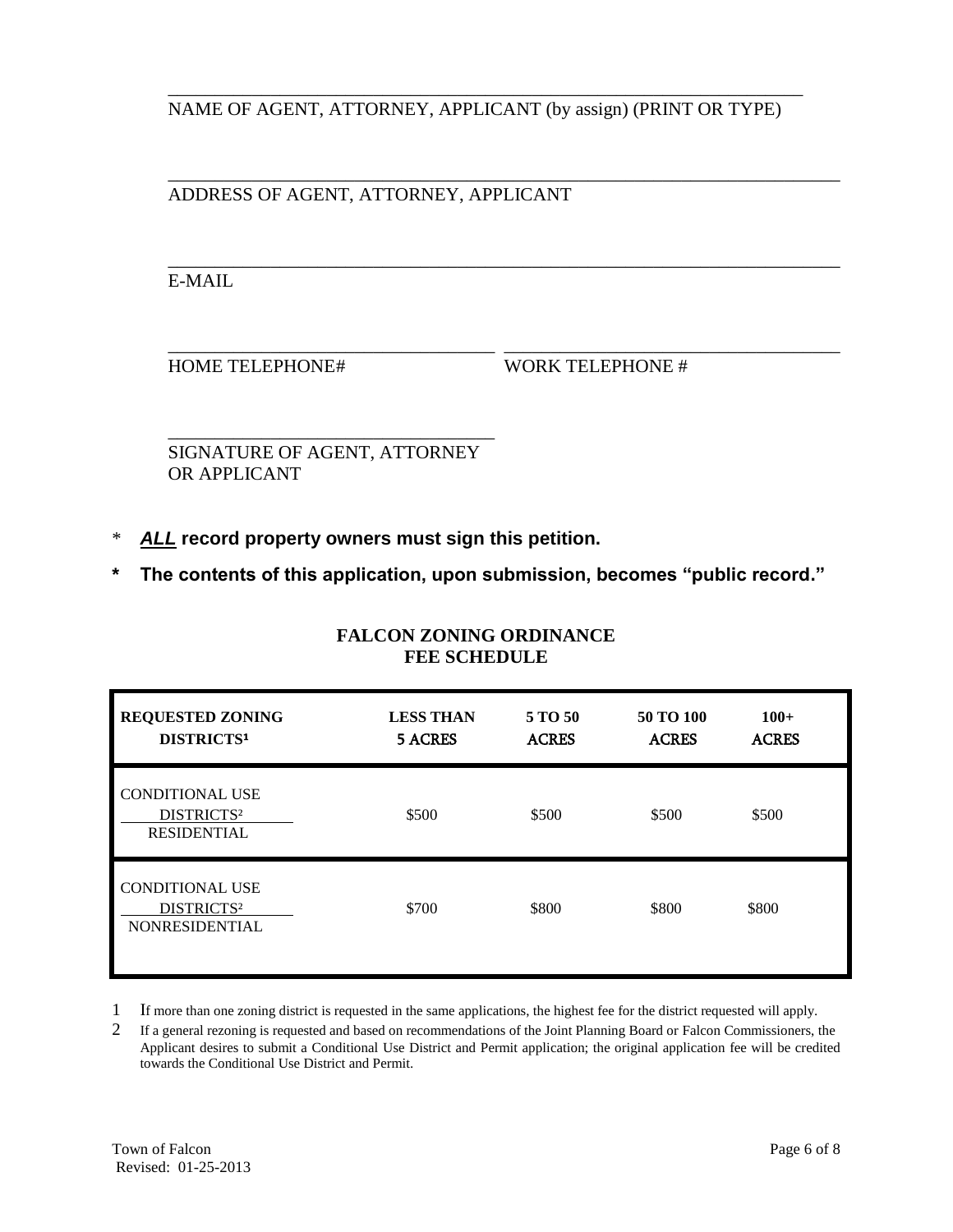## **REQUIREMENTS FOR SITE PLAN REVIEW**

**\_\_\_\_\_\_\_\_\_\_\_\_\_\_\_\_\_\_\_\_\_\_\_\_\_\_\_\_\_\_\_\_\_\_\_\_\_\_\_\_\_\_\_\_\_\_\_\_\_\_\_\_\_\_\_\_\_\_**

#### 1. Drawing done to engineering scale

#### 2. Drawing will reflect:

- metes and bounds of entire site with adjoining street right-of-way shown and name or state road  $\bullet$ number of that street or road;
- foot print of all existing and/or proposed buildings or additions with dimensions and square footage indicated;
- location and size of all existing and/or proposed curbcuts and indicate such on the plan;
- parking plan to include the location of all proposed spaces (standard size is 9' by 20'), parking isle width and traffic circulation scheme;
- existing or proposed location and drain field area of wells and/or septic tanks;
- existing or proposed fencing;
- setbacks of all existing and/or proposed buildings or additions from all other building and from all property lines- Note: If setbacks shown are not in accordance with the minimum setbacks of the zoning district of the property, then attach a letter requesting any such variance with a reasonable explanation or justification as to why the variance is necessary in order to develop the site.
- Any easements which may exist on the subject property are accounted for and shown on the plan, not encumbered and that no part of the development is violating the rights of the easement holder.
- 3. Vicinity map to show location of property or site within the City or County
- 4. Correct north arrow

#### 5. Data block to reflect the following:

- name of development  $\bullet$
- owner
- zoning of property
- acreage of site
- scale of drawing
- proposed building or addition square footage  $\bullet$
- number of off-street parking spaces (to include handicapped spaces)

6. If split zoning, zoning lines must be shown on the preliminary

#### REVISED: January 22, 2012